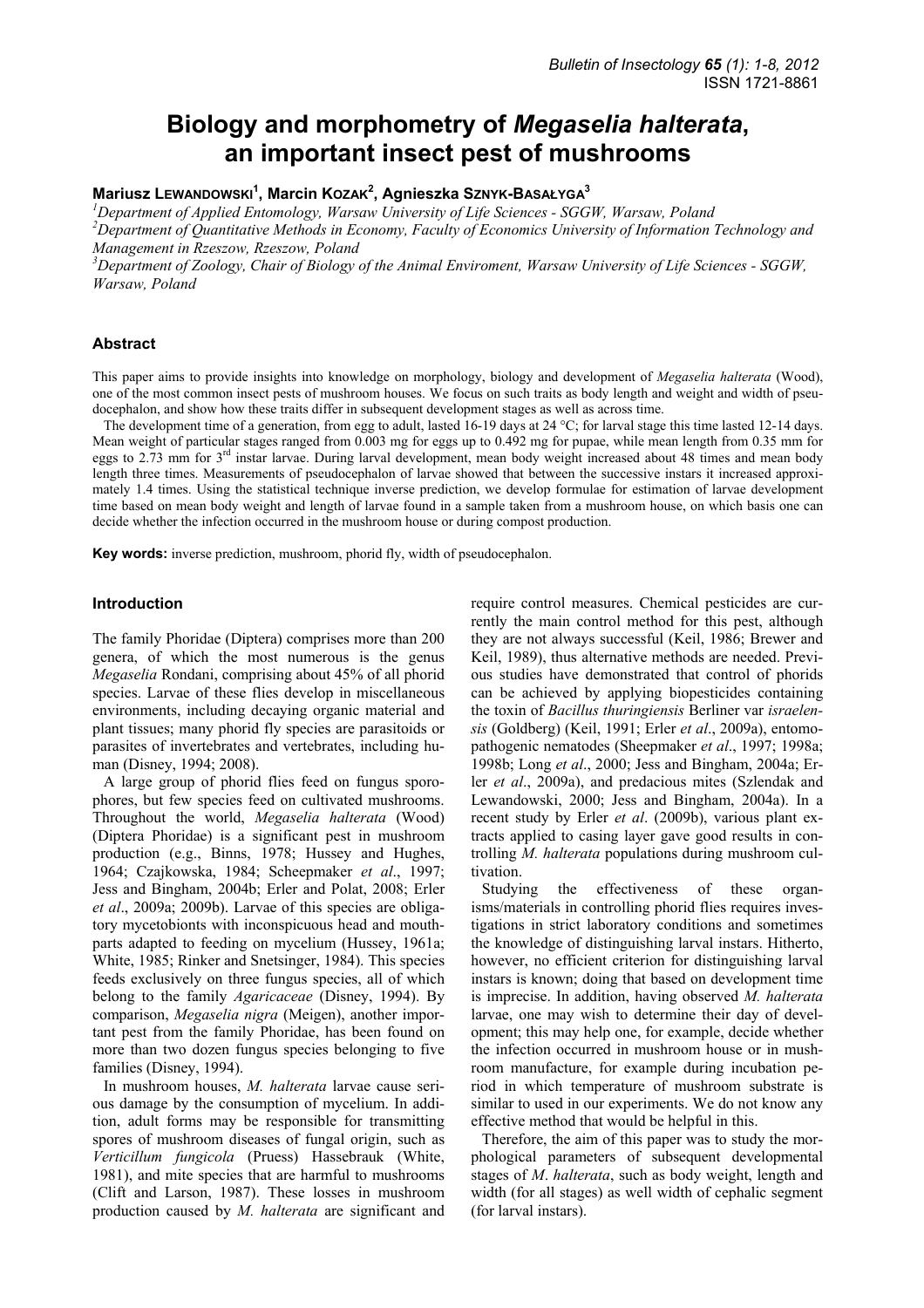#### **Materials and methods**

#### Collecting the material and mass rearing

Adult *M. halterata* were collected with aspirators from commercial mushroom houses located near Warsaw, Poland. They were then put in test-glasses (of dimension  $10 \times 2.7$  cm) and transported to a laboratory in a portable refrigerator.

Phorid flies (approximately 100 individuals) were placed in glass isolators covered on the top with fine gauze (about 0.1 mm mesh width). The isolators were then placed on Petri dishes (10.0 cm diameter). A dish (5 cm diameter) filled with fresh compost inoculated by mycelium of *Agaricus bisporus* (Lange) Imbach was put inside the isolator. The Petri dishes with isolators were put into climate chambers ( $24 \pm 0.3$  °C, in darkness) for cultivation. Flies were allowed to lay eggs for 24 h. Subsequently, the isolators with phorids were removed, and the dishes were covered with parafilm to maintain humidity in the dishes at a level similar to that of mushroom-growing cellars. To keep the sufficient amount of food for larvae during their development, mushroom grain spawn was added to the dishes.

#### Development and morphological parameters

Six Petri dishes, prepared according to the above description, were used in the experiment. Every day, until the end of development, 30 individuals were randomly selected from each dish and body parameters and weight were measured. Eggs, larvae and pupae were extracted directly from dishes under stereomicroscope.

Each individual of a particular developmental stage was put into an aluminium cup (diameter 5 mm and height 4 mm) and weighed on the scale Sartorius Supermicromicro  $(\pm 0.0001 \text{ mg})$ . Prior to weighing, adult flies were caught with an aspirator and euthanized with ethyl acetate. Each emerging adult individual was subjected to the measurements. Placed in separate test-glasses with 70% ethyl acetate for euthanizing and preserving, larvae were measured after the extraction from the liquid. The other stages were measured immediately after weighing.

With the stereoscopic microscope Olympus equipped with a graduated eyepiece (Olympus eyepiece micrometry 10/100 x), the following measurements were taken: length and width of eggs, length of body and width of larvae pseudocephalon, length of body and width of the widest abdomen segment of pupae as well as adult individuals.

The results of the measurements were grouped according to the developmental stage. In the case of larvae, width of cephalic segment was used for this purpose; in addition, the  $1<sup>st</sup>$  and  $2<sup>nd</sup>$  instars were distinguished by type of tracheal system. The percentage share of each instar in the subsequent days of development was calculated. Development time (in days) for each instar was estimated based on the percentage share of individuals on the subsequent days of development.

Using mean widths of pseudocephalon of each instar, the coefficient of cephalic segment enlargement in the time of transition into the subsequent larval instar, socalled Brook's ratio, was calculated (Dyar, 1890; Craig, 1975).

## Statistical analysis

Body length and weight in the subsequent developmental stages and width of cephalic segment of the subsequent larval instars were compared by means of *t* test; in case of non-equal variances of a particular trait (checked with boxplots and tested with the *F* test), the Welch test was applied.

In order to estimate the prediction functions of day of development based on mean body length and weight, we applied the methodology called the inverse prediction (Sokal and Rohlf, 1995). This involved fitting a linear (or linearized, as was the case in our analyses) model of a dependent variable (mean body weight or length in our case) against a cause variable (day of development in our case), and then transforming the model into an inverse one. With such an inverse model, the cause variables value can be predicted (or rather estimated) based on the known value of a dependent variable. In this study, using the models developed, maturity of larvae found in samples from a mushroom house can be estimated based on their mean body weight and length. Prediction limits can also be determined (Sokal and Rohlf, 1995). Note that since mean body weight and length were determined on different larvae in particular days, we assumed that the measurements of these variables in different days were independent.

## **Results**

#### Development cycle of *M. halterata*

The estimated time for development of a generation, from egg to adult, was 16-19 days (table 1; figure 1). The shortest development time was observed for the first larval instar. The overall time from hatching to pupation ranged from 12 to 14 days. Pupal development required 5-8 days, representing almost 50% of the developmental time. Adult emergence was observed after 16 days from hatching and persisted for 8 days for both females and males.

**Table 1.** Development duration of *M. halterata* stages.

|                                    | Time of development |  |  |  |  |  |
|------------------------------------|---------------------|--|--|--|--|--|
| Stage                              | [ d ]               |  |  |  |  |  |
| Egg                                | $3 - 5$             |  |  |  |  |  |
| $1st$ instar                       | $2 - 4$             |  |  |  |  |  |
| $2nd$ instar                       | $2 - 6$             |  |  |  |  |  |
| $3rd$ instar                       | $4 - 7$             |  |  |  |  |  |
| Pupa                               | $5 - 8$             |  |  |  |  |  |
| Duration of larvae development     | $8 - 11$            |  |  |  |  |  |
| Duration of generation development |                     |  |  |  |  |  |
| (egg to adult)                     | $16 - 19$           |  |  |  |  |  |
| Emergence of first adult flies     |                     |  |  |  |  |  |
| Female                             | 17                  |  |  |  |  |  |
| Male                               | 17                  |  |  |  |  |  |
| Duration of emergence              |                     |  |  |  |  |  |
| Female                             | 8                   |  |  |  |  |  |
| Male                               | 8                   |  |  |  |  |  |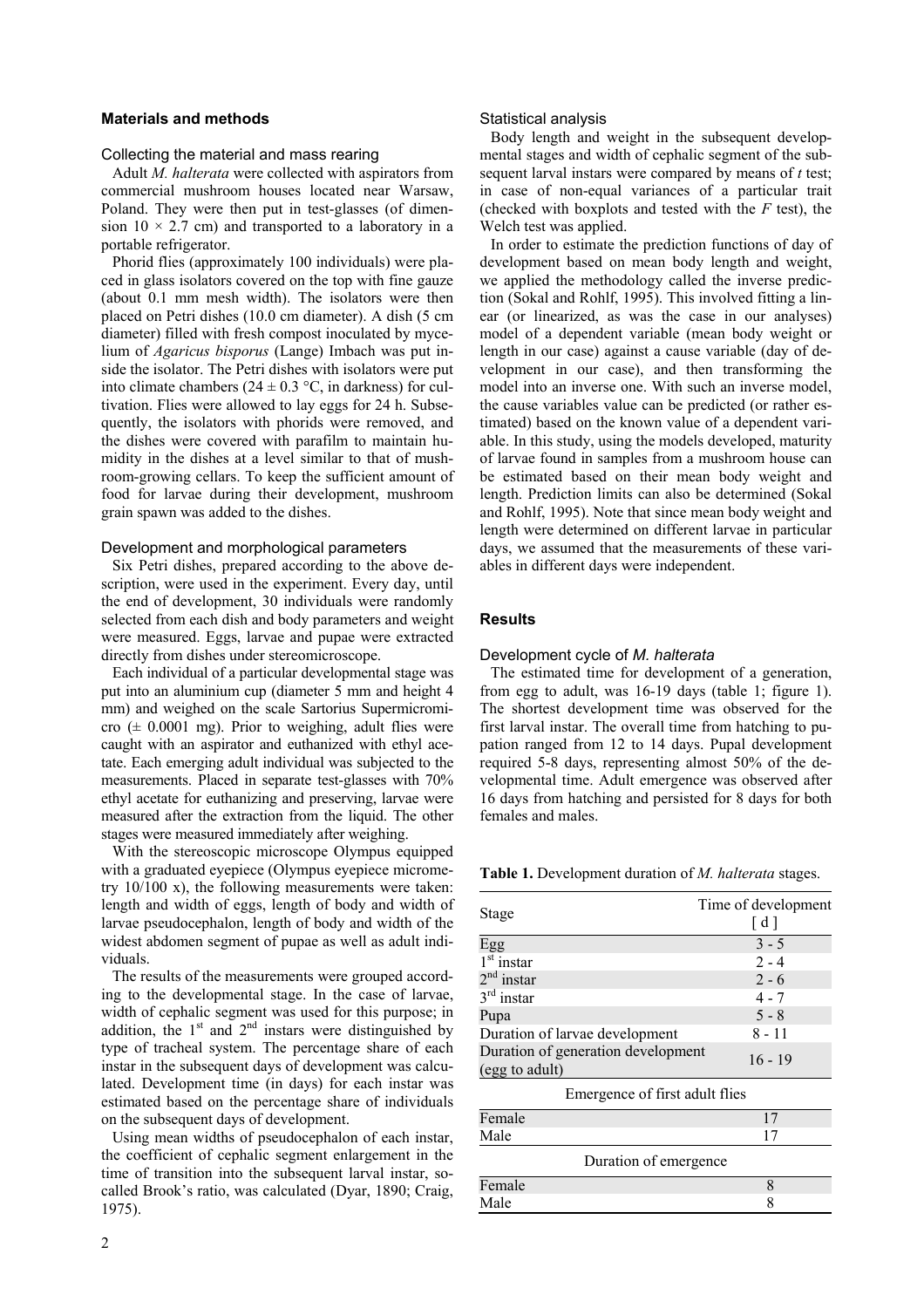

**Figure 1.** Percentage shares of individuals of particular developmental stages of *M. halterata* in the successive days of development.

During the first three days of *M. halterata* development, only eggs were observed, while in fourth and fifth days, the number of eggs represented 26.7 and 21.4% of the total population, respectively. From fourth to seventh day, first instar individuals were observed. In sixth day, in addition to first instar (86.7%), also second instar (13.3%) larvae were observed. Third instar larvae occurred in eighth day, when the *Petri* dishes contained mainly second instar larvae (93.3%). The latter were observed until eleventh day, although in this day they were not abundant (30%). Predominance of third instar larvae (86.0%) occurred in twelfth day, which was also the day of the first occurrence of pupae. The conclusion of larval development occurred after the fourteenth day, when they represented 43.3% of total life stages, following which, only pupae and adult flies were observed.

Body weight and length of *M. halterata* developmental stages

Subsequent developmental stages of *M. halterata* were quite diverse in terms of body weight (table 2). Although 1<sup>st</sup> instar larvae had visibly greater mean weight than eggs, the minimal weight of  $1<sup>st</sup>$  instar larvae was less than that estimated for eggs. During larval development, mean body weight increased about 48 times. Body weight of pupae was the greatest among the de-

**Table 2.** Body weight (mg) for developmental stages of *M. halterata*.

| Stage                                 | n   | Range             | $Mean \pm SE$       | SD.    | $\text{SED}^1 \text{ (df)}^2$ | $P$ -value <sup>3</sup> |  |
|---------------------------------------|-----|-------------------|---------------------|--------|-------------------------------|-------------------------|--|
| Egg                                   | 37  | $0.0019 - 0.0050$ | $0.0033 \pm 0.0001$ | 0.0007 |                               |                         |  |
| $1st$ instar                          | 64  | $0.0014 - 0.0292$ | $0.0073 \pm 0.0008$ | 0.0061 | 0.0008(65.8)                  | ${}_{0.0001}$           |  |
| $2nd$ instar                          | 113 | $0.0143 - 0.6970$ | $0.1187 \pm 0.0101$ | 0.1078 | 0.0102(113.3)                 | ${}< 0.0001$            |  |
| $3rd$ instar                          | 93  | $0.0595 - 0.7931$ | $0.3523 \pm 0.0176$ | 0.1695 | 0.0203(149.8)                 | ${}< 0.0001$            |  |
| Pupa                                  | 114 | $0.2890 - 0.7738$ | $0.4924 \pm 0.0100$ | 0.1065 | 0.0202(148.3)                 | ${}_{0.0001}$           |  |
| Adult                                 | 92  | $0.1097 - 0.6371$ | $0.2781 \pm 0.0105$ | 0.1006 | 0.0146(204)                   | ${}_{0.0001}$           |  |
| Body weight of female and male adults |     |                   |                     |        |                               |                         |  |
| Female                                | 41  | $0.1843 - 0.6371$ | $0.3330 \pm 0.0162$ | 0.1039 |                               |                         |  |
| Male                                  | 51  | $0.1097 - 0.4094$ | $0.2339 \pm 0.0102$ | 0.0728 | 0.0192(69.2)                  | ${}_{0.0001}$           |  |

<sup>1</sup> SED: standard error of the difference between the means for body weight of the corresponding stage and that preceding it.<br><sup>2</sup> If the deg

 If the degrees of freedom are not integer, they were calculated by Welch approximation, which takes into account different standard deviations of body weight for the two stages compared; standard deviation difference was tested with the  $F$ -test for 0.05 type I error probability level.

 P-value for t-test testing the hypothesis on lack of difference between the mean body weight of two stages; if the variances of body weight were not equal (see point 2), the Welch test was applied.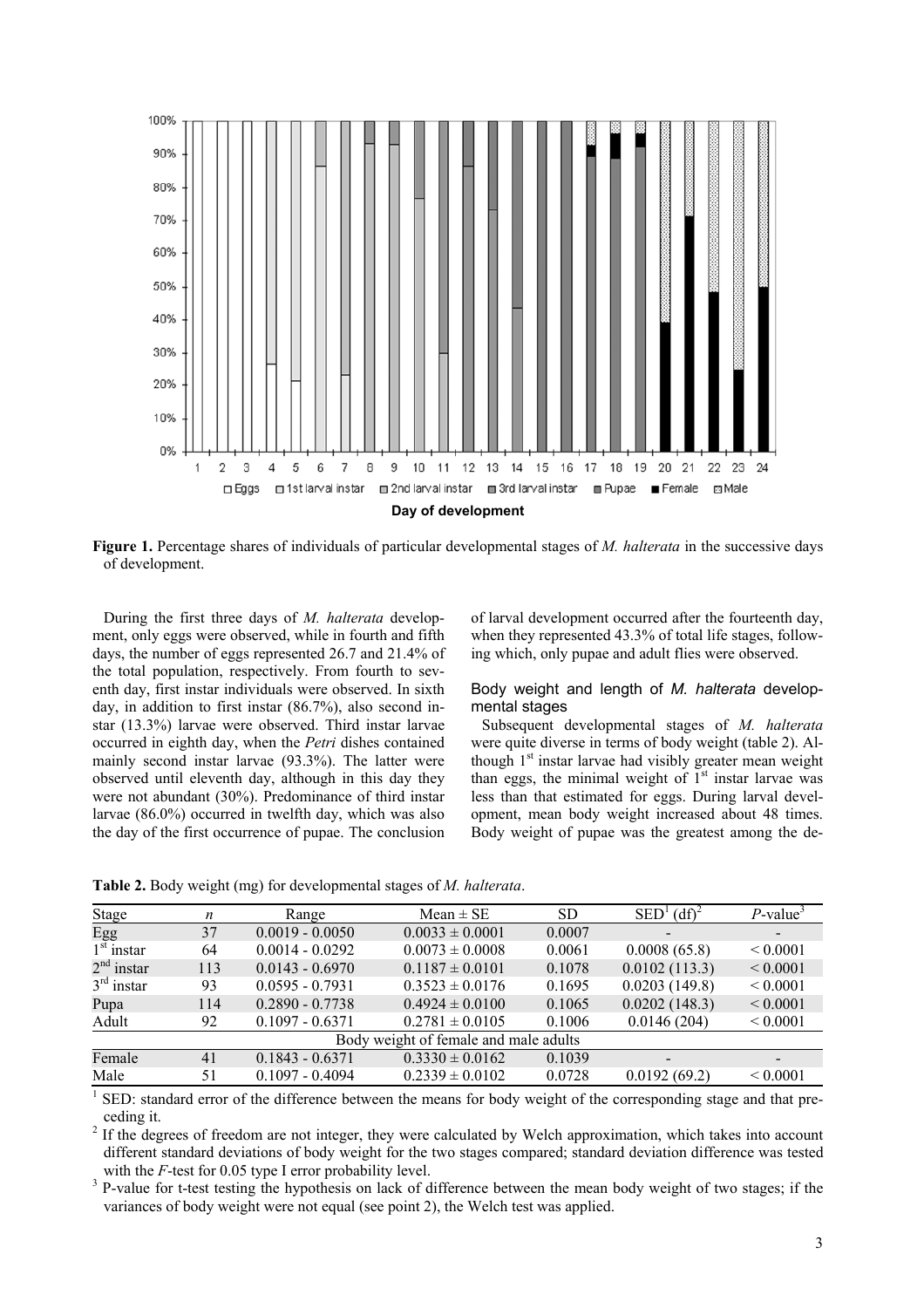velopmental stages studied, exceeding those of larvae and adult flies. Males were lighter than females.

From egg to final larval instar, body length increased (table 3); at the final day of larval development, the mean body length of larvae was more than three times greater than that recorded following egg hatch. The pupa however, was visibly shorter than the third instar larva, but quite similar to that of adult flies. Adult females were somewhat longer than males.

#### Daily increases in weight and length of larvae

A gradual increase in body weight and length was observed (figure 2), the only exception being the  $12<sup>th</sup>$  day, in which both of them slightly decreased. Mean body weight and length across time were strongly related, the relation being slightly non-linear; a Spearman correlation coefficient was equal 1, showing the perfect monotonic relationship.

The best-fit regression model for body length as affected by day of development was as in the equation (1) with the determination coefficient 97.9%. For body length the best fit model was as in equation (2) with the determination coefficient 95.9%.

Through the inverse prediction, these models can be

# **Equation 1-10.**

used for prediction of day of development based on a known value of mean body length or weight of larvae observed in a particular time point. This can be done based on the equation (3) and (4), recalculated from equation (1) and (2).

The 100  $(1 - \alpha)$ % confidence limits [*CL*; Sokal and Rohlf (1995) use the symbol *L*, but to avoid confusion with the symbol of a larval instar, we decided to use *CL* instead] of an estimate of the day of development from either equation (3) or (4), say  $\hat{X}_i$ , can be determined by the equations (5) and (6), where  $L_1$  and  $L_2$  are lower and upper confidence limits, respectively;  $b_{Y \cdot X}$  is the corresponding regression coefficient from equation (1) (0.07222, for body weight) or equation (2) (1.5318, for body length);  $Y_i$  is the square root of observed body weight, or body length;  $\overline{Y} = 0.3627432$  for body weight and  $\bar{Y} = 1.932858$  for body length; *D* is given by the equations (7) and (8) ( $t_{\alpha,9}$  being the value from the *t* distribution with 9 degrees of freedom and for *α* level of significance); and  $H$  is calculated as in equation  $(9)$  and (10).

Table 4 contains days of development estimated by these two models for the data from our experiment along with the 95% confidence limits for the estimates.

$$
\sqrt{\text{mean body weight}} = -0.2872 + 0.07222 \cdot \text{day of development}
$$
\n(1)

\nmean body length = -2.586 + 1.5318 \cdot \sqrt{\text{day of development}}

\n(2)

estimate of day of development = 
$$
\frac{\sqrt{\text{mean body weight} + 0.2872}}{0.07222}
$$
 (3)

estimate of day of development = 
$$
\left(\frac{\text{mean body length} + 0.2586}{1.5318}\right)^2
$$
 (4)

$$
CL_1 = 9 + \frac{b_{Y \cdot X}(Y_i - \overline{Y})}{D} - H
$$
, 
$$
CL_2 = 9 + \frac{b_{Y \cdot X}(Y_i - \overline{Y})}{D} + H
$$
 (for mean weight) (5)

$$
CL_1 = \left[9 + \frac{b_{Y \cdot X}(Y_i - \overline{Y})}{D} - H\right]^2, \ CL_2 = \left[9 + \frac{b_{Y \cdot X}(Y_i - \overline{Y})}{D} + H\right]^2 \text{ (for mean length)} \tag{6}
$$

$$
D = 0.005215168 - t_{\alpha,9} 0.00001254908
$$
 (for body weight) (7)

$$
D = 2.346475 - t_{\alpha,9} 0.01119450
$$
 (for body length) (8)

$$
H = \frac{t_{\alpha,9}}{D} \sqrt{0.001380399 \left(\frac{12}{11}D + \frac{(Y_i - 0.3627432)^2}{1001}\right) \text{ (for body weight)}}
$$
 (9)

$$
H = \frac{t_{\alpha,9}}{D} \sqrt{0.03663737 \left(\frac{12}{11}D + \frac{(Y_i - 1.932858)^2}{1001}\right)}
$$
 (for body length) (10)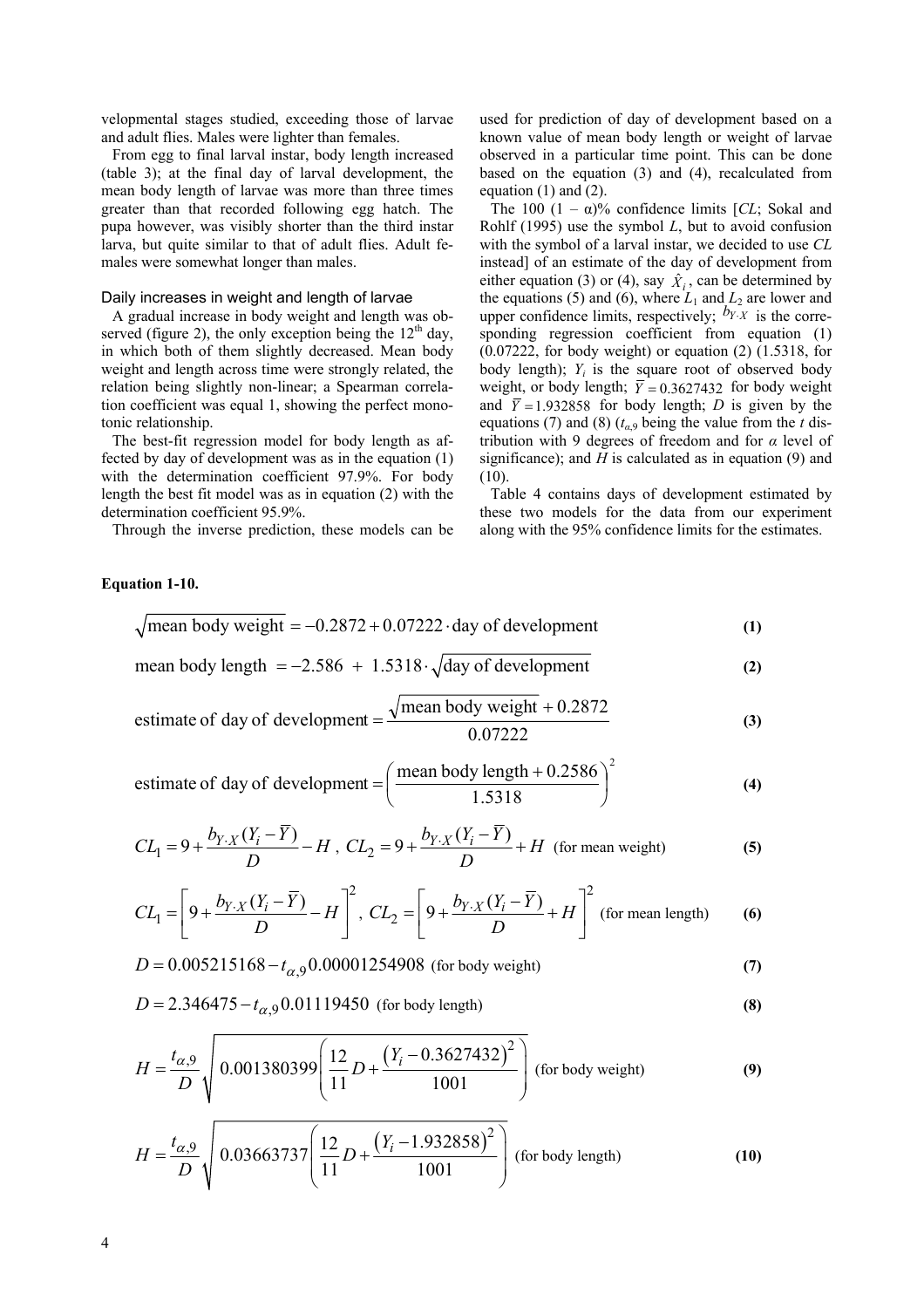| <b>Stage</b>                          | n   | Range           | $Mean \pm SE$      | <b>SD</b> | $(df)^2$<br>SED <sup>'</sup> | P-value <sup>3</sup> |  |
|---------------------------------------|-----|-----------------|--------------------|-----------|------------------------------|----------------------|--|
| Egg                                   | 37  | $0.257 - 0.414$ | $0.351 \pm 0.0046$ | 0.028     | $\overline{\phantom{a}}$     |                      |  |
| $1st$ instar                          | 72  | 0.324-1.242     | $0.820 \pm 0.0275$ | 0.220     | 0.0279(66.5)                 | ${}_{0.0001}$        |  |
| $2nd$ instar                          | 113 | $0.914 - 3.760$ | $1.962 \pm 0.0577$ | 0.614     | 0.0640(154.2)                | ${}_{0.0001}$        |  |
| $3rd$ instar                          | 93  | 1.450-3.800     | $2.730 \pm 0.0533$ | 0.514     | 0.0786(203.9)                | ${}< 0.0001$         |  |
| Pupa                                  | 114 | 1.370-2.650     | $1.990 \pm 0.0151$ | 0.162     | 0.0554(106.9)                | ${}_{0.0001}$        |  |
| Adult                                 | 92  | 1.440-2.400     | $1.877 \pm 0.0213$ | 0.204     | 0.0261(171.4)                | ${}< 0.0001$         |  |
| Body weight of female and male adults |     |                 |                    |           |                              |                      |  |
| Female                                | 41  | 1.500-2.400     | $2.000 \pm 0.0290$ | 0.186     | $\overline{\phantom{a}}$     |                      |  |
| Male                                  | 51  | $.440 - 2.125$  | $1.780 \pm 0.0224$ | 0.160     | 0.0360(90)                   | ${}_{0.0001}$        |  |

**Table 3.** Body length (mm) for developmental stages of *M. halterata*.

1 SED: standard error of the difference between the means for body length of the corresponding stage and that preceding it.<br><sup>2</sup> If the dee

 If the degrees of freedom are not integer, they were calculated by Welch approximation, which takes into account different standard deviations of body length for the two stages compared; standard deviation difference was tested with the *F*-test for 0.05 type I error probability level.<br><sup>3</sup> *P*-value for *t*-test testing the hypothesis on lack of difference between the mean body length of two stages; if the

variances of body weight were not equal (see point 2), the Welch test was applied.

**Table 4.** Actual and estimated days of development based on the models for body weight and length.  $CL_1$  and  $CL_2$ stand for lower and upper confidence limits, respectively.

|     |          | Estimation based on larva body weight |            |          | Estimation based on larva body length |               |  |
|-----|----------|---------------------------------------|------------|----------|---------------------------------------|---------------|--|
| Day | Estimate | 95% $CL_1$                            | 95% $CL_2$ | Estimate | 95% $CL_1$                            | $95\%$ $CL_2$ |  |
| 4   | 4.7      | 3.5                                   | 6.0        | 4.4      | 3.3                                   | 5.8           |  |
| 5   | 4.8      | 3.6                                   | 6.0        | 4.5      | 3.3                                   | 5.8           |  |
| 6   | 5.5      | 4.3                                   | 6.7        | 5.5      | 4.2                                   | 7.0           |  |
|     | 6.6      | 5.4                                   | 7.8        | 6.4      | 5.0                                   | 8.0           |  |
| 8   | 8.0      | 6.8                                   | 9.2        | 8.3      | 6.7                                   | 10            |  |
| 9   | 8.9      | 7.7                                   | 10.1       | 9.8      | 8.0                                   | 11.7          |  |
| 10  | 10.6     | 9.4                                   | 11.8       | 11.2     | 9.3                                   | 13.3          |  |
| 11  | 11.5     | 10.3                                  | 12.7       | 117      | 9.7                                   | 13.8          |  |
| 12  | 11.2     | 10.0                                  | 12.5       | 11.3     | 9.4                                   | 13.4          |  |
| 13  | 12.8     | 11.6                                  | 14.0       | 12.1     | 10.1                                  | 14.2          |  |
| 14  | 14.4     | 13.2                                  | 15.6       | 13.9     | 11.8                                  | 16.2          |  |



**Figure 2.** Increases in body weight and length of *M. halterata* larvae. Error bars represent the standard error of mean.

#### Width of pseudocephalon of *M. halterata* larval instars

Three larval instars were characterized by different mean width of pseudocephalon (table 5). Brook's ratio, describing the transition of cephalic segment width between the larval instars, was equal 1.58 and 1.30. The frequency polygon of cephalic segment width (figure 3) shows that this trait may be used to distinguish the three instars. As stated in material and methods,  $1<sup>st</sup>$  and  $2<sup>nd</sup>$ instars were additionally distinguished by arrangement of spiracles on the larval body, which method enables the perfect distinction between the two stages. However, because this does not work for distinguishing between  $2<sup>nd</sup>$  and  $3<sup>rd</sup>$  instars, these instars were distinguished only based on the width of cephalic segment of the instar; based on figure 3 we decided that the border between the stages be 0.0875.

# **Discussion**

Development time of *M. halterata* generation from laying eggs up to emergence of adult flies lasted 16-19 days in the laboratory conditions with 24 °C. In Hussey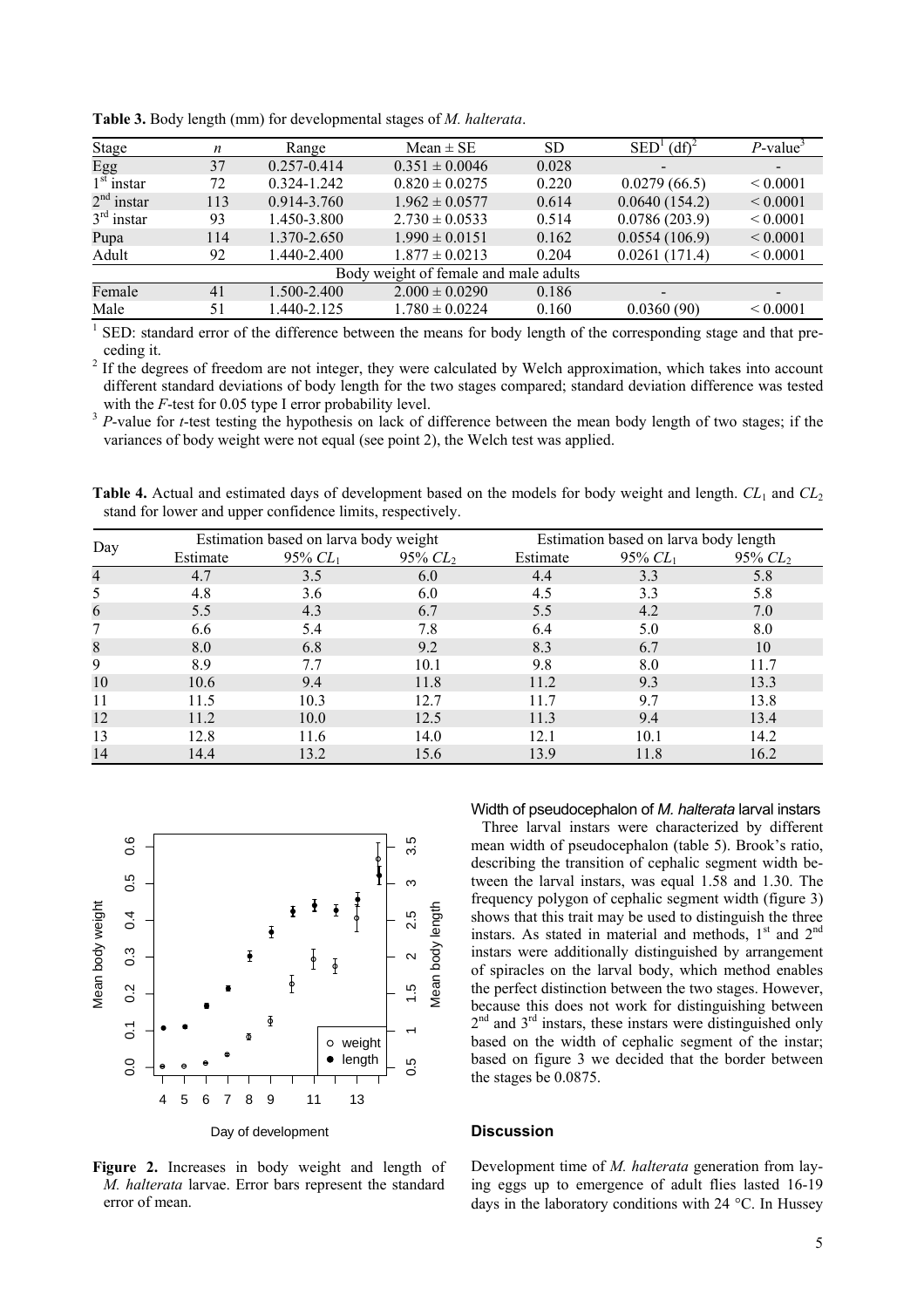**Table 5.** Width of pseudocephalon for three larval instars of *M. halterata*.

| Stage          |    | Range             | $Mean \pm SE$       | SD     | (df)<br>SED'  | $P-value^3$   | <sup>3</sup> Brook's ratio |
|----------------|----|-------------------|---------------------|--------|---------------|---------------|----------------------------|
| L1             |    | $0.0400 - 0.0575$ | $0.0488 \pm 0.0006$ | 0.0050 |               |               |                            |
| L <sub>2</sub> |    | 0.0600-0.0880     | $0.0771 \pm 0.0007$ | 0.0072 | 0.0009(181.6) | $\leq 0.0001$ | l.58                       |
| L3             | 93 | $0.0900 - 0.1350$ | $0.0999 \pm 0.0010$ | 0.0093 | 0.0012(171.0) | $\leq 0.0001$ | .30                        |

 $1$  SED: standard error of the difference between the means for body length of the corresponding stage and that preceding it.

<sup>2</sup> If the degrees of freedom are not integer, they were calculated by Welch approximation, which takes into account different standard deviations of body length for the two stages compared; standard deviation difference was tested with the *F*-test for 0.05 type I error probability level.<br><sup>3</sup> *P*-value for t-test testing the hypothesis on lack of difference between the mean body length of two stages; if the

variances of body weight were not equal (see point 2), the Welch test was applied.



Width of pseudocephalon

**Figure 3.** Frequency polygon of width of cephalic segment of larval instars of *M. halterata*.

(1961b), van Zaayen (1983), White (1983) (all cited after Disney, 1994) and Hussey *et al*. (1969) experiments, in the some temperature this time was shorter and ranged from 13 to 15 days. However, even longer development time was noted for the laboratory culture of *M. halterata* reared on commercial mycelium of *A. bisporus* in 25 °C (Smith *et al*., 2006); in that case, emergence of the filial generation of adult flies began after 21 days. These differences, especially in the maximum number of days of generation development, among the present studies and those in Hussey (1961b), Hussey *et al*. (1969), van Zaayen (1983) and White (1983), could be attributed to longer development of larval stages.

The egg development time (3-5 days) was longer than that given by other authors (Hussey, 1961b). The pupa development was also slightly longer. In Hussey (1961b) experiment it was 7.5 days while in ours 8-11 days (table 3). Emergence of adult flies, both male and female, started in the  $17<sup>th</sup>$  day of development and lasted for 8 days.

Larvae of *M. halterata*, the species belonging to higher Brachycera, have an acephalic head, most of which is retracted into the thorax. Consequently, instead of head capsule width, Hussey (1961a) used the width of cephaloskeleton to determine larval instars, the measurements of which he made from microscope slide preparations. Due to long time required for preparation of the slides, this method seems of little importance in case of necessity of quick determination of a larval stage. It is much simpler to make the measurements of pseudocephalon based on water slides. Head skeleton is invisible then, but its width seems equivalent to width of pseudocephalon, which is shown by the comparison of our results with those by Hussey (1961a); see table 6.

Slight differences in width of pseudocephalon we observed and width of cephalic skeleton obtained by Hussey (1961a) may come from different accuracy of the methods of measurements. Quite high values of the Crosby growth rule ratio were determined in both experiments: 21.5 in ours and 21.7 in Hussey (table 6). Such high values of the ratio, greater than 10%, might suggest that one larval instar was omitted (Craig, 1975). However, De Moor (1982) showed that in the case of larvae with bright head and thus indistinct body edge, such a difference in Brook's ratio between the subsequent instars might come from measurement errors.

The measured widths of cephalic segment of larval instars of *M. halterata* let us draw a frequency polygon for this trait (figure 3); such a polygon may help one to determine the subsequent fly larval instars (e.g., De Moor, 1982). Precision of this procedure was checked by the arrangement of spiracles on the larval body for first two instars, which showed that in the case of these two stages the frequency polygon slightly underestimated the boundary width of cephalic segment. Note that such a polygon is used to determine a number of larval instars (e.g., De Moor, 1982), but according to Dyar's rule (Dyar, 1890) the determination of intervals of size of sclerotized structures enables one to determine the instars with good precision (note that Dyar's rule is equivalent to Brook's rule; see Crosby, 1973).

Another criterion for determination of larval instars might be body weight. In our study, *M. halterata* mean body weight ranged form 0.0073 to 0.3523 mg, and during the development time it increased over 48 times. A much higher increase was observed between 1st and 2<sup>nd</sup> instars (16 times) than between  $2<sup>nd</sup>$  and  $3<sup>rd</sup>$  ones (3) times). Unfortunately, despite the significant differences in mean body weight, this trait seems little helpful in discrimination between the larval instars owing to a noticeable overlap of body weights of adjacent instars. The same conclusion applies to body length as a criterion for determination of larval instars.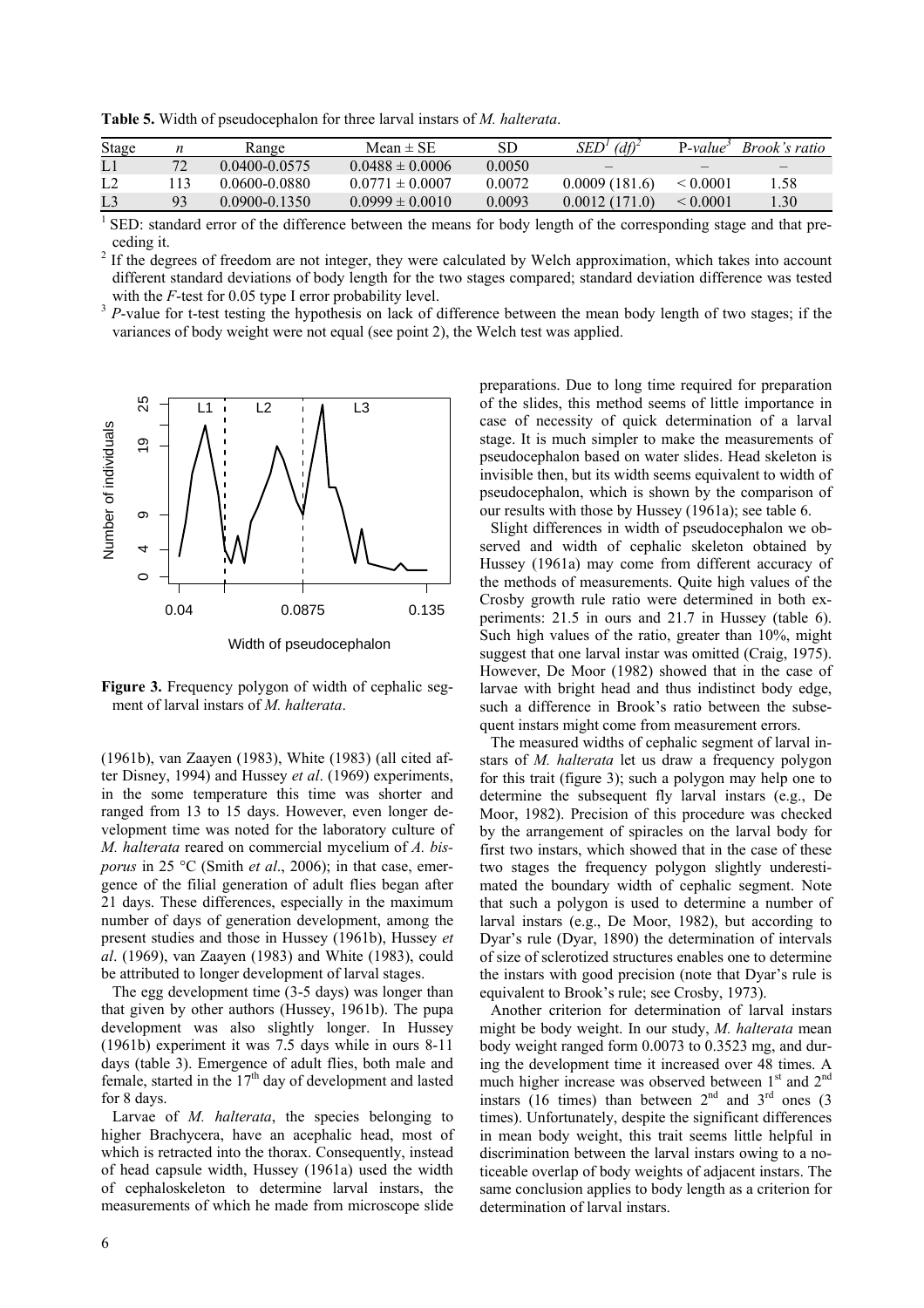|                            |                             | Width of pseudocephalon | Width of cephaloskeleton |               |  |  |
|----------------------------|-----------------------------|-------------------------|--------------------------|---------------|--|--|
|                            | (present investigations)    |                         | (Hussey, 1961a)          |               |  |  |
|                            | Width $\lceil \mu m \rceil$ | Brook's ratio           |                          | Brook's ratio |  |  |
| L1                         | 50                          |                         | 50                       |               |  |  |
| L2                         | 72                          | 1.58                    | 84                       | 1.68          |  |  |
| L3                         | 93                          | 1.30                    | 116                      | 1.38          |  |  |
| Crosby's growth role ratio |                             | 21.5%                   |                          | 21.7%         |  |  |

**Table 6.** Comparison of width of pseudocephalon and cephaloskeleton of *M. halterata* larvae.

One of our main goals was to determine formulae for estimation of day of development of larvae based on their mean body weight and length. The models we have estimated fit very well to our data, and it seems that these two traits can be efficiently used to estimate the developmental time of larvae. Nonetheless, without additional studies we cannot say anything about the quality of the formulae for different experimental conditions. Hence at this stage we think that these formulae should work well for the conditions similar to those we had in other study, although even this should be double checked.

Body weight of particular developmental stages has seldom been reported for flies. Such reports are available for *Lycoriella ingenua* (Dufour) from the Sciaridae family (Berg, 2000; Lewandowski *et al*.; 2004). Range of weight of all the stages of this fly was from 0.0015 mg (for eggs) to 2.13 mg (for the last larval instar) (Lewandowski *et al*., 2004). Interestingly, mean weight of eggs as well as of first three larval instars was similar for *M. halterata* and *L. ingenua*, but body weight at the end of the larval development was five times smaller for *M. halterata* than for *L. ingenua*. Note, however, that the latter has four larval instars while the former three. That mean egg weight was similar for both species may be surprising because females of *M. halterata* are almost two times lighter than females of *L. ingenua*. Perhaps it is for exactly this reason that the fertility of these species differ: phorid females lay about 50 eggs (Hussey, 1959) while sciarid females even more than 150 (Hussey and Gurney, 1968).

Besides larvae, the morphological measurements were made also for other developmental stages. Some of them slightly differed from those reported in literature. Length and width of eggs we observed were slightly smaller than those given by Hussey (1961a). Length of adult flies slightly differed from that given by Fletcher *et al*. (1986), in whose studies it was about 2-3 mm; the authors, however, did not give any other detailed data on the measurements (like body length mean and variation), hence it is difficult to compare our results with theirs. It is possible that all these differences, at least to some extent, can be attributed to the geographical diversity of the corresponding phorid fly populations.

## **Conclusions**

Studies on morphology and biology of insects can provide much valuable information, which can be used in further, more detailed investigations. Unfortunately, such information about *M. halterata* is sparse even

though it is one of the most important mushroom pests, frequently occurring in mushroom houses. We believe that our paper adds some important facts to the current knowledge on this species.

The results presented in this paper enable one to determine efficient criteria of determination of larval instars of *M. halterata*, and provide insights into morphology and biology of all developmental stages of this species. We have shown that larval instars can be quite precisely identified based on width of cephalic segment as well as the development time of particular stages, the latter in the case of laboratory conditions. We have also proposed the inverse-prediction formulae for estimation of the development day of larvae based on mean body weight and length of larvae found in a mushroom house. These formulae should be checked for various growing conditions to test the formulae's stability across them; if they are unstable and strongly depend on the conditions, such models should be applied only for the conditions they were fit for.

## **Acknowledgements**

The authors would like to thank Prof. Jan Boczek from Department of Applied Entomology, Warsaw University of Life Sciences - SGGW for his helpful insights and comments on this manuscript.

#### **References**

- BERG M. P., 2000.- Mass-length and mass-volume relationships of larvae of *Bradysia paupera* (Diptera: Sciaridae) in laboratory cultures.- *European Journal of Soil Biology*, 36: 127-133.
- BINNS E. S., 1978.- The worthing phorid a 25 year history.- *Mushroom Journal*, 66: 182-188.
- BREWER K. K., KEIL C. B., 1989.- Permethrin resistance in *Lycoriella mali* (Diptera: Sciaridae).- *Journal of Economic Entomology*, 82 (1): 17-21.
- CLIFT A. D., LARSON S. F., 1987.- Phoretic dispersal of *Brennandania lambi* (Kcrzal) (Acari: Tarsonemida: Pygmephoridae) by mushroom flies (Diptera: Sciaridae and Phoridae) in New South Wales, Australia.- *Experimental and Applied Acarology*, 3: 11-20.
- CRAIG D. A., 1975.- The larvae of Tahitian Simuliidae.- *Journal of Medical Entomology*, 12: 463-476.
- CROSBY T. K., 1973.- Dyar's rule predated by Brook's rule.- *New Zealand Entomologist*, 5: 175-176.
- CZAJKOWSKA M. 1984.- Zadrowate (Phoridae), pp. 70-73. In: *Fauna Pieczarkarni w Polsce* (DMOCH J., Ed.).- SGGW-AR, Warszawa, Poland.